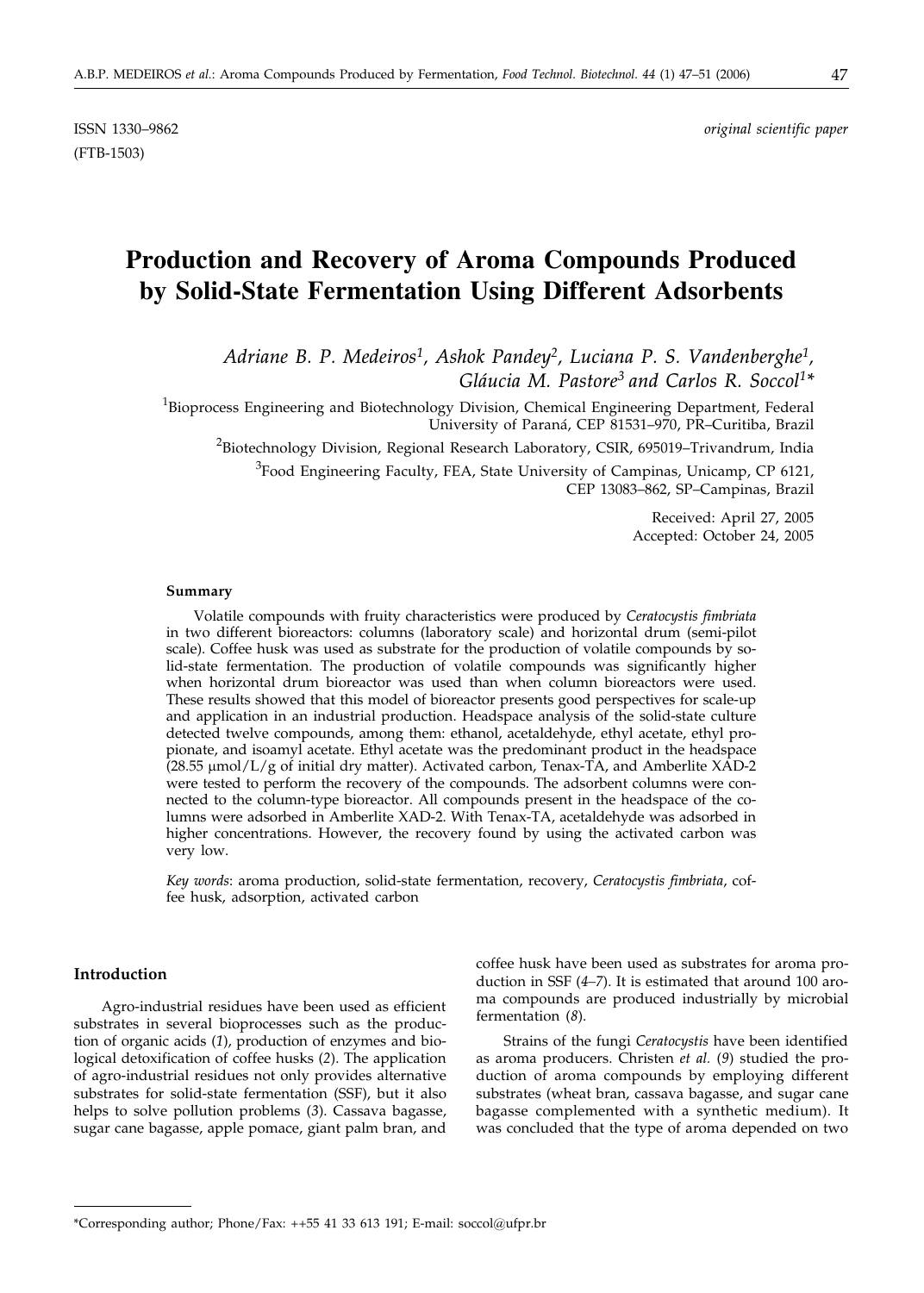different sources (carbon and nitrogen). Fruity aroma was detected in the cultures of *Ceratocystis fimbriata* using coffee husk as substrate. Soares *et al.* (*5*) found that the odour detected in the headspace of the culture depended on the amount of added glucose. High levels of the addition of glucose decreased aroma intensity. According to the authors it seems that glucose concentration had a direct influence on the metabolic pathways and thus on the nature of the volatile compounds. Among the compounds produced ethanol and ethyl acetate were the most abundant.

Product recovery is often a difficult step in bioprocesses, especially for flavour compounds because of their volatility and low solubility. It is also necessary to keep the concentration of volatile compounds in the fermentation medium below a certain level due to its inhibitory effect on microbial growth. There are many on- and off- -line technologies that can make the extraction and concentration of flavour compounds (*10*).

One of the most used methods to remove organic compounds from fermentation medium involves solvent extraction, separation on specific membranes and adsorption on activated carbon and porous hydrophobic polymers. The two last ones have been used for the concentration of aroma compounds.

There are numerous reports on the adsorption of flavour compounds. Sorption on activated carbon and porous hydrophobic polymers is a suitable method to extract and concentrate volatile compounds from aqueous medium. Solid sorbents were used in an on-line extraction of  $\gamma$ -decalactone during a bioconversion process (11). The sorbents tested were: activated carbon and three porous polystyrene-type polymers (Porapak Q, Chromosorb 105 and Resin SM4). *Sporidiobolus salmonicolor* was cultivated on fermentation broth. Adsorbents were added to culture medium at 20 and 30  $g/L$ .  $\gamma$ -decalactone was extracted from the adsorbents using hexane. The presence of adsorbents in the bioconversion medium allowed a very low concentration of the lactones in liquid medium, as a consequence, it limited the toxicity of the flavour compound to the yeast.

In this work, the volatile compounds produced by *Ceratocystis fimbriata* with coffee husks as substrate by solid-state fermentation in two different bioreactor types, column bioreactor (laboratory scale) and horizontal drum bioreactor (semi-pilot scale), were evaluated. Volatile compounds were recovered by trapping them in different adsorbents. Activated carbon and two porous polymers (Amberlite XAD-2 and Tenax-TA) were tested as adsorbents. The objective of the study was to compare the production of volatile compounds in different scales and to test the efficiency of porous polymers and carbon as adsorbents to recover these aromas.

# **Material and Methods**

#### *Microorganism and inoculum*

*Ceratocystis fimbriata* (CBS 374.83) was used during this work. The strain was maintained on potato dextrose agar (PDA) and stored at  $4 °C$  in agar slants. Inoculum was prepared after 5 days of growth at 30 °C into 250-mL Erlenmeyer flasks with 50 mL of potato dextrose agar.

Spores were collected with sterile distilled water containing a few drops of Tween 80 and small glass beads by agitation in shaker (120 rpm, 15 min, 25  $^{\circ}$ C). The spore suspensions contained  $10^8$  spores/mL, which were prepared by dilution with sterile distilled water and counted with the Neubauer's chamber.

#### *Preparation of the substrate*

Coffee husks were dried at  $60^{\circ}$ C in an air oven for 24 h. The dried substrate was milled and sieved to obtain particles of 0.8–2.0 mm size. The material was sterilized in an autoclave at 121 °C for 15 min and enriched with glucose. The initial pH of the medium was adjusted to 6.0 and moisture to 65 %. The medium was subsequently inoculated using  $1.10^7$  spores/g initial dry matter (IDM).

#### *Fermentation procedure*

SSF was carried out in two different bioreactors: columns (Fig. 1) and horizontal drum (Fig. 2) connected with an air distributor.

The glass columns (diameter 4 cm, length 20 cm) were filled with 20 g of coffee husks inoculated with spore suspension. Fig. 1 shows the schematic set-up of this fermentation system. The temperature of the water bath was maintained at 30 °C and the columns were connected with an air distributor. Initial moisture content and pH of the substrate were 65 % and 6.0, respectively. The substrate (coffee husk) was supplemented with 20 % mass fraction of glucose dissolved in water, which was used to humidify the initial substrate. The aeration rate was fixed at 0.6 L/h/column. Fermentation was carried out for 192 h, or until reducing sugars reached low levels. Reducing sugars were measured by Somogyi and Nelson (*12*,*13*).



**Fig. 1.** Schematic set-up of column bioreactor system. **1** air pump, **2** air filter, **3** air moisturizing unit, **4** air distributor, **5** columns in water bath, 6 CaCl<sub>2</sub> columns, 7 adsorbent columns

The production of volatile compounds by *Ceratocystis fimbriata* in a stainless steel horizontal drum bioreactor (Fig. 2) was also studied. An air compressor supplied the air required by the growth of fungi inside the bioreactor*.* Experiments were carried out using 1.5 kg of coffee husks as substrate. The same conditions as used in the column experiments were applied.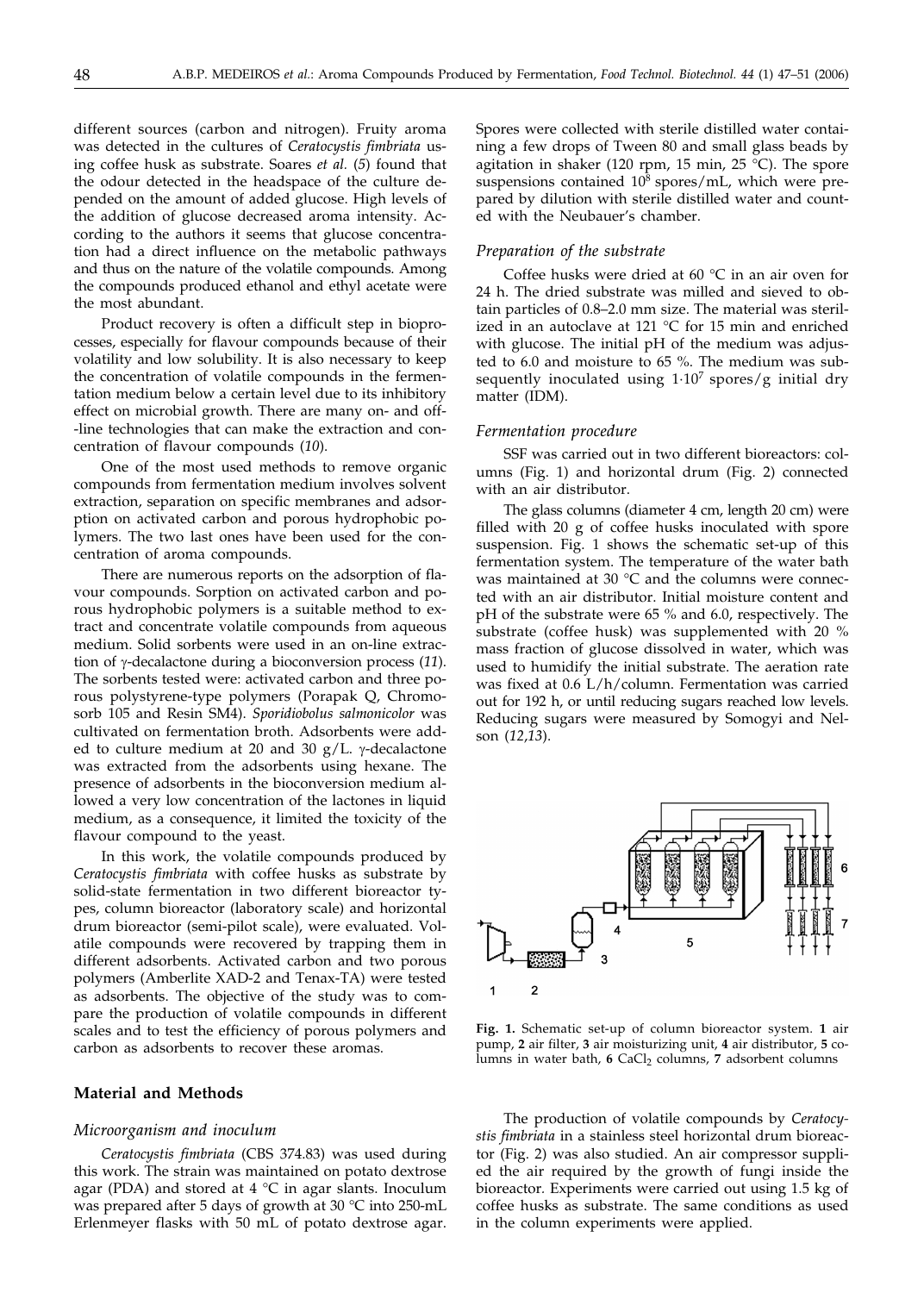

**Fig. 2.** Schematic set-up of a horizontal drum bioreactor system for aroma production by SSF. **1** air pump, **2** air filter, **3** air moisturizing unit, **4** bioreactor, **5** rotatory agitator, **6** motor, **7** rpm controller, **8** gas outlet

#### *Volatile compounds recovery*

Volatile metabolites were collected in adsorbent columns, which were connected at the outlet of the column bioreactor during fermentation. To avoid water interference, pre-columns with  $CaCl<sub>2</sub>$  were connected before the adsorbent columns. The adsorbent columns were made of glass (length 10 cm, internal diameter 6 mm) and were packed with 320 mg of granular activated carbon (Ultraporous FBC, mesh size 6–8 mm). The same packed quantity of polymeric resins Tenax-TA (60–80 Supelco) and Amberlite XAD-2 were also tested. The columns were fitted between glass wool. The adsorbed volatile compounds were continuously eluted three times with a small volume of solvent (3 mL/adsorbent column). Dichloromethane was the solvent used for activated carbon columns and methanol for two other sorbents (Tenax-TA and Amberlite XAD-2). Column apparatus was constructed in order to desorb the volatile compounds from the adsorption columns according to Janssens *et al.* (*14*). Thus, a concentrated solution of compounds was obtained. A volume of  $1 \mu L$  of this extract was injected into the capillary column and analyzed by gas chromatography. The conditions used for the GC are given below.

#### *Analytical procedures*

Aroma compounds were determined by gas chromatography. A volume of 1 mL of the headspace of the culture was injected directly into a Shimadzu gas chromatograph GC17A, equipped with a flame ionization detector at 230 °C and HP-DB5 capillary column (30 m x 0.32 mm). The temperature program employed was set to start at  $40^{\circ}$ C, hold for 5 min, gradually increasing to 150 °C at 20 °C/min rate and holding at 150 °C for 5 min. The injector temperature was maintained at 230 °C under split mode of 1:5 rate. In order to quantify all the compounds, a standard curve of ethanol (Merck) was constructed. Total and individual volatiles were expressed as umol per liter of headspace.

#### **Results and Discussion**

Although the same conditions were applied in column and horizontal drum bioreactor experiments, the results with the horizontal drum bioreactor reached high productivity. The total volatile production was 6 times higher than that obtained in column bioreactors. All the volatile compounds were present in the headspace of both types of bioreactors (columns and horizontal drum).

Fig. 3 presents the evolution of different parameters in the production of volatile compounds in both columns (A) and horizontal drum bioreactor (B). The results show that in glass column bioreactors the maximal production of volatile compounds per g of IDM was 23 mol/L after 72 h of fermentation. In this case, total productivity was found to be  $0.251 \mu \text{mol}/(\text{L·g·h})$ . The horizontal drum bioreactor showed a better performance, which could be observed in the higher concentration of volatiles obtained  $(144 \mu mol/(L·g))$  after 72 h and total productivity of  $1.52 \mu \text{mol}/(\text{L·g·h})$ . These results showed great and promising perspectives for the scale-up of the process for aroma production by solid-state fermentation with agro-industrial residues as fermentation substrates.

A total of twelve compounds were produced, out of which ethyl acetate, ethanol and acetaldehyde were the major compounds. Other compounds, including ethyl



**Fig. 3.** Evolution of aroma production and reducing sugars during fermentation in column bioreactors (A) and horizontal drum bioreactor (B)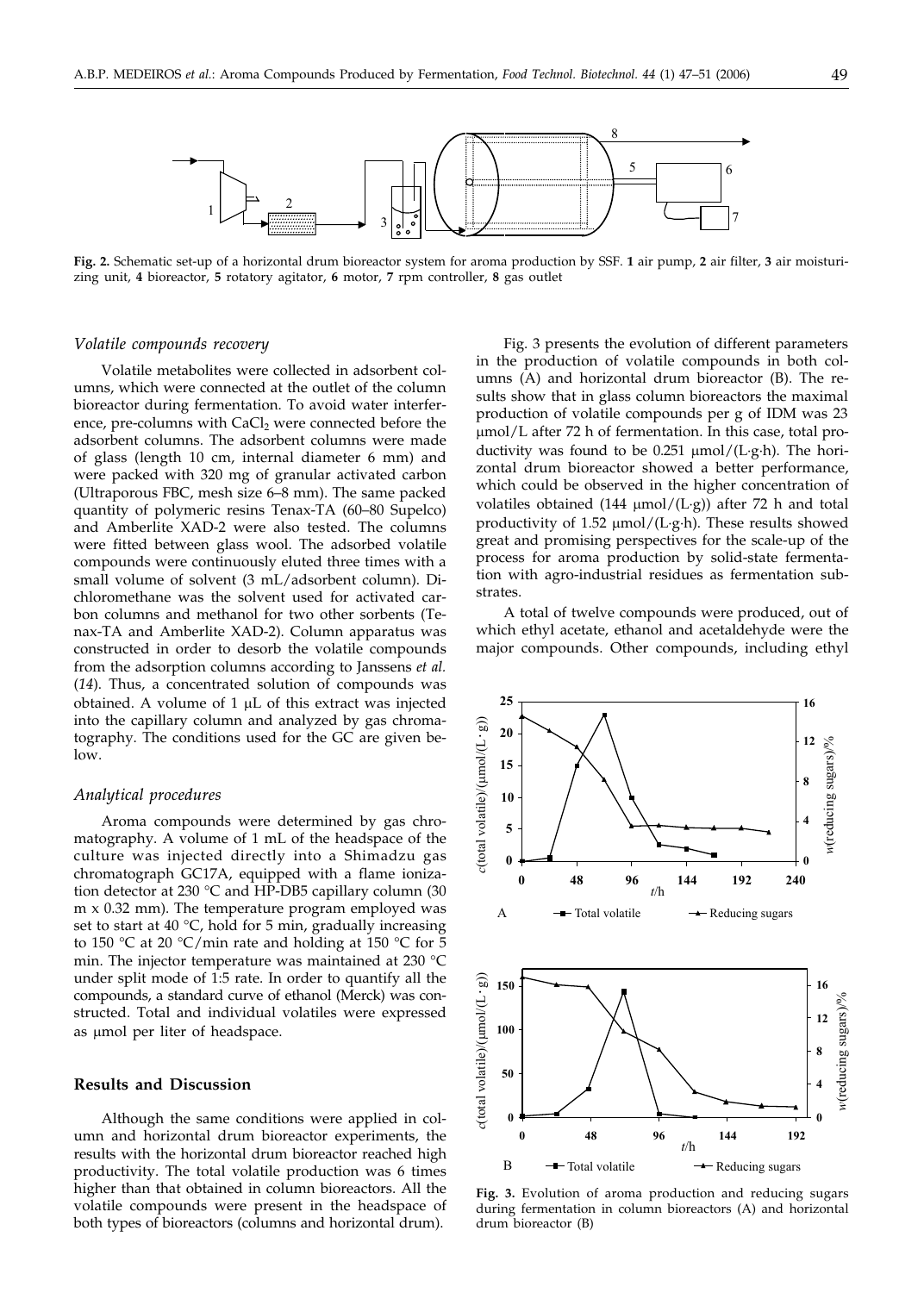propionate, propyl acetate, ethyl isobutyrate, butyl acetate, were also produced during fermentation. Four compounds remained unidentified. Table 1 shows the concentration of each individual compound produced by *C. fimbriata*, each of them was accumulated in the headspace at their maximum concentration, which was observed on the 3rd day of fermentation. The presence of fruity aroma produced by the culture was attributed to the production of esters. As it is known, alcohols do not contribute to any flavour, although together with other compounds they affect overall flavour quality. Esters of low molecular mass are responsible for fruity odours and consist of acids and their derived compounds such as acetates, propionates, and butyrates. Some examples are ethyl butyrate and isoamyl acetate, which are found in strawberry and banana flavours (*15*).

Table 1. Volatile compounds present in the »headspace« of *C. fimbriata* solid-state cultures in aerated columns (maximum concentration)

| Compound          | $c/( \mu m o l/L)$ |
|-------------------|--------------------|
| Acetaldehyde      | 12.25              |
| $A^*$             | 8.75               |
| $R*$              | 4.25               |
| Ethanol           | 62.50              |
| Ethyl acetate     | 472.50             |
| Isopropyl acetate | 0                  |
| Ethyl propionate  | 6.50               |
| Ethyl isobutyrate | 3.00               |
| Isobutyl acetate  | 5.25               |
| Ethyl butyrate    | 2.75               |
| Isoamyl acetate   | 1.50               |
| $D^*$             | 0.18               |

\*not identified

It is possible to say that the concentration of volatile compounds in the headspace of the culture is generally affected by several factors, including the nature and concentration of the fermentation medium and its vapor partial pressure. There is the possibility that the compounds, which are less volatile in nature, might not be accurately measured.

Table 2 gives the quantities of the volatile compounds which were recovered by solvent elution of activated carbon, Tenax and Amberlite XAD-2 columns. The recovery of the volatile compounds on activated carbon column was not efficient, probably due to the hydrophilic nature of that support. Only the compounds at higher amounts in the headspace such as acetaldehyde (2.36  $\mu$ mol), ethanol (24.47  $\mu$ mol), and ethyl acetate (108.68  $\mu$ mol) were recovered by solvent elution of the activated carbon column. Porous resins (Tenax and Amberlite XAD-2) showed the best results for the recovery of volatile compounds. In the case of Tenax, acetaldehyde was recovered in significant amounts (649.7 µmol). This compound was easily adsorbed demonstrating that

Table 2. Volatile compounds recovered from different materials during fermentation of coffee husk by C*eratocystis fimbriata*

| Compound          | $n$ (adsorbed compounds)/ $\mu$ mol |                                  |        |
|-------------------|-------------------------------------|----------------------------------|--------|
|                   |                                     | Activated carbon Amberlite XAD-2 | Tenax  |
| Acetaldehyde      | 2.36                                | 519.09                           | 649.70 |
| Ethanol           | 24.47                               | 107.32                           | 69.37  |
| Ethyl acetate     | 108.68                              | 610.76                           | 128.19 |
| Propyl acetate    |                                     | 0.85                             | 0.06   |
| Ethyl isobutyrate |                                     | 2.38                             | 0.27   |
| Isobutyl acetate  |                                     | 3.90                             | 1.47   |
| Ethyl butyrate    |                                     | 1.76                             |        |
| $C^*$             |                                     | 0.31                             |        |
| Isoamyl acetate   |                                     | 0.06                             |        |
| $D^*$             |                                     | 0.25                             |        |

\*not identified

there is an affinity of the resins for acetaldehyde. Supposing that the volatile concentrations in the headspace were constant during a day, the total volatile quantity produced could be calculated multiplying the concentration by total flow. Thus, the efficiency of the recovery on each adsorbent can be calculated. For example, ethyl acetate was recovered in XAD-2 column with 9 % efficiency. Amberlite XAD-2 and Tenax demonstrate to be more efficient in trapping volatile compounds than activated carbon. Amberlite XAD-2 could adsorb ten of the twelve compounds produced by *Ceratocystis fimbriata* using coffee husk as substrate. Adsorption on activated carbon of aroma compounds in wastewaters from aromatic plants distillation was considered excellent (≥90  $\,$ %) to moderate (44–77 %) by Edris *et al*. (*16*). The authors verified that some components were more selectively adsorbed. They also observed a moderate recovery  $(\approx 70\%)$  of aroma adsorbed on carbon with diethyl ether. This could explain why few components (ethyl acetate, acetaldehyde and ethanol) were found in the extract of the activated carbon using dichloromethane to recover the volatile compounds. The desorption of the volatile compounds from the adsorbent columns should be improved.

# **Conclusion**

The production of volatile compounds was significantly higher in a horizontal drum bioreactor, showing good prospects for the process scale-up. Twelve compounds were separated by GC headspace analysis of the culture. The predominant compounds were ethyl acetate, ethanol and acetaldehyde. Comparing different types of adsorbents used to recover the aroma compounds, the resin Amberlite XAD-2 adsorbed almost all compounds present in the headspace of the culture when compared with Tenax and activated carbon. The results obtained from the adsorption experiments showed the possibility of using porous resins to recover microbial volatile compounds produced by SSF processes.